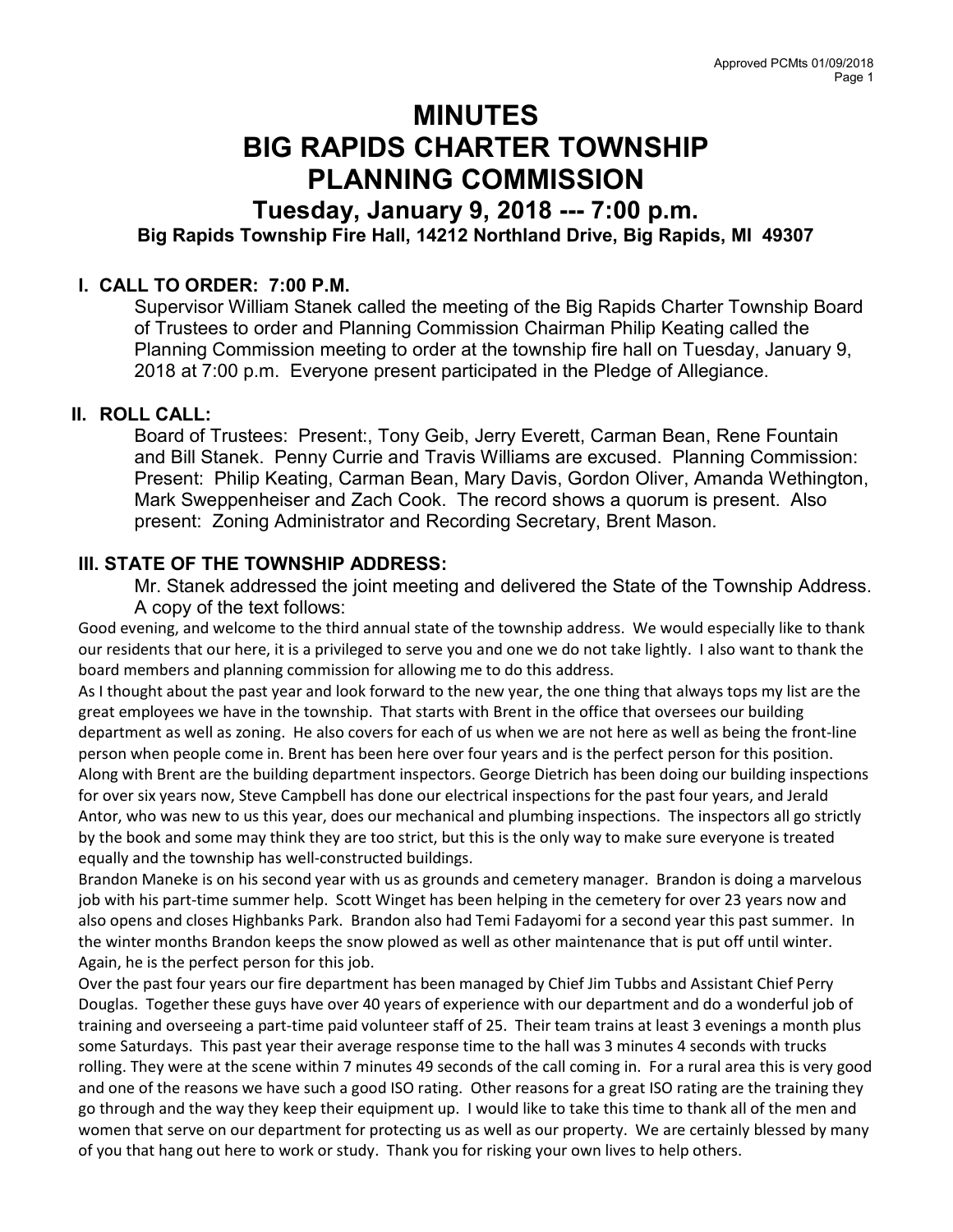Others that I need to thank are many of you who serve on the various advisory committees we have. As a board we take your recommendations very seriously. A couple of committees that put in a lot of hours are the planning commission and board of review. What a blessing it is to have individuals on these committees that really care about our township. The planning commission is led by Phil Keating and the board of review is led by Greg Videtich. Thank you for all the hours all our committees put in serving our community. A couple of people that don't very often get recognized are the deputy clerk and deputy treasurer that work behind the scenes, thank you Sherri Gilbert and Mary Bechaz.

This year we have had a lot of new members on the board, and I would say it has taken some time to know how each one fits in. As a board I think we have all learned a lot this year and are working very well together. Thank you for your patience with me. We are seven different people with seven different ideas, but everyone has shown respect for each other, and together we are moving ahead.

When I came on board five years ago there were several things hanging in the air that needed to be done. We have been whittling away at these each year. Some of them were lowering our debt, a sidewalk on Perry Street, support for the community library, relining some our sewer system, and a lot of smaller items. One of those items that I was faced with when I first came on was the need for expanding this building. Thirty years ago, when this building was built our township was smaller. Since then, the township has added a lot of student housing, some big box stores, a couple of churches, a couple of motels, and many restaurants as well as other businesses. Our fire department saved up the money for four years so we could do this without borrowing money or using general fund money. This finally became to reality this fall. We are now able to keep all of our equipment inside as well as our plow truck that Brandon uses. As we put on the addition we also put metal roofing on the entire building as well as a new heating system in the building. We were able to use the door openers off the old doors for the new addition. In the new addition we have all LED lights. We hope to gradually change over the others in this area and the rest of the building. This not only gives us more room for equipment but allows us to do more training inside. Kevin Defever was the general contractor and did a great job on this building. Before you leave tonight please walk through and check it out.

Another big accomplishment this past year that I have been working on for the past two years is a new contract with the city and Green Township for our sewer operations. The contract that was put into place 40 years ago expired at the end of last year. Like the need for the addition to the fire hall, things have changed a lot in the township over the last 40 years. The new contract will direct us for the next 25 years. This was an important contract, and, even though it took a lot of time, it went smoothly. There was a lot of giving and taking, and we were able to work well with the city. Thanks to city staff, Mayor Warba, and Green Township officials. One thing that made it even more difficult was the passing of Bob Baldwin, the supervisor of Green Township. Bob was very instrumental in getting this new contract. This new contract is flexible and will be looked at every five years to see if changes are needed. With the old contract we were limited by the amount of sewage we could add to the system. With the new contract this is open to allow for additional growth. We have set into place the criteria for the amount each entity will pay. This will be determined each year. A sewer contract may not allow for the most interesting conversations, but it has been a great learning experience for me. I hope we have simplified it enough for a lay person to read. We have even included definitions in this contract. The old one was full of legalese and was very hard to understand, and each entity interpreted it to meet their best interests. It also had several amendments. This is a new clean contract that we started on from scratch.

Along this same topic we have moved ahead this year with the SAW grant we received last year. This is a threeyear grant to locate and assess the sewer system within the township. It has been encouraging to see what our engineers have done so far. It will be very exciting to see it all on computer. They have measured and located all the manholes and lift stations in the township. The height of the inlets and outlets were measured as well as the size and depth of each manhole. They are now putting everything on overlays on each screen so we will be able to locate problems. Currently they are contracting with a company to camera the older sewer lines. This information will then all be available by clicking on a manhole, lift station, or line. The system was added onto so many times and very few as-built prints are available, so we never even knew how and where the sewage flowed. We also have a lot of water in the sewage that we can't account for. We hope to be able to find out where this is coming from. There may be a leak in a line or a bad line. Before running for the supervisor position, I never realized how much of my time would be spent thinking about sewage.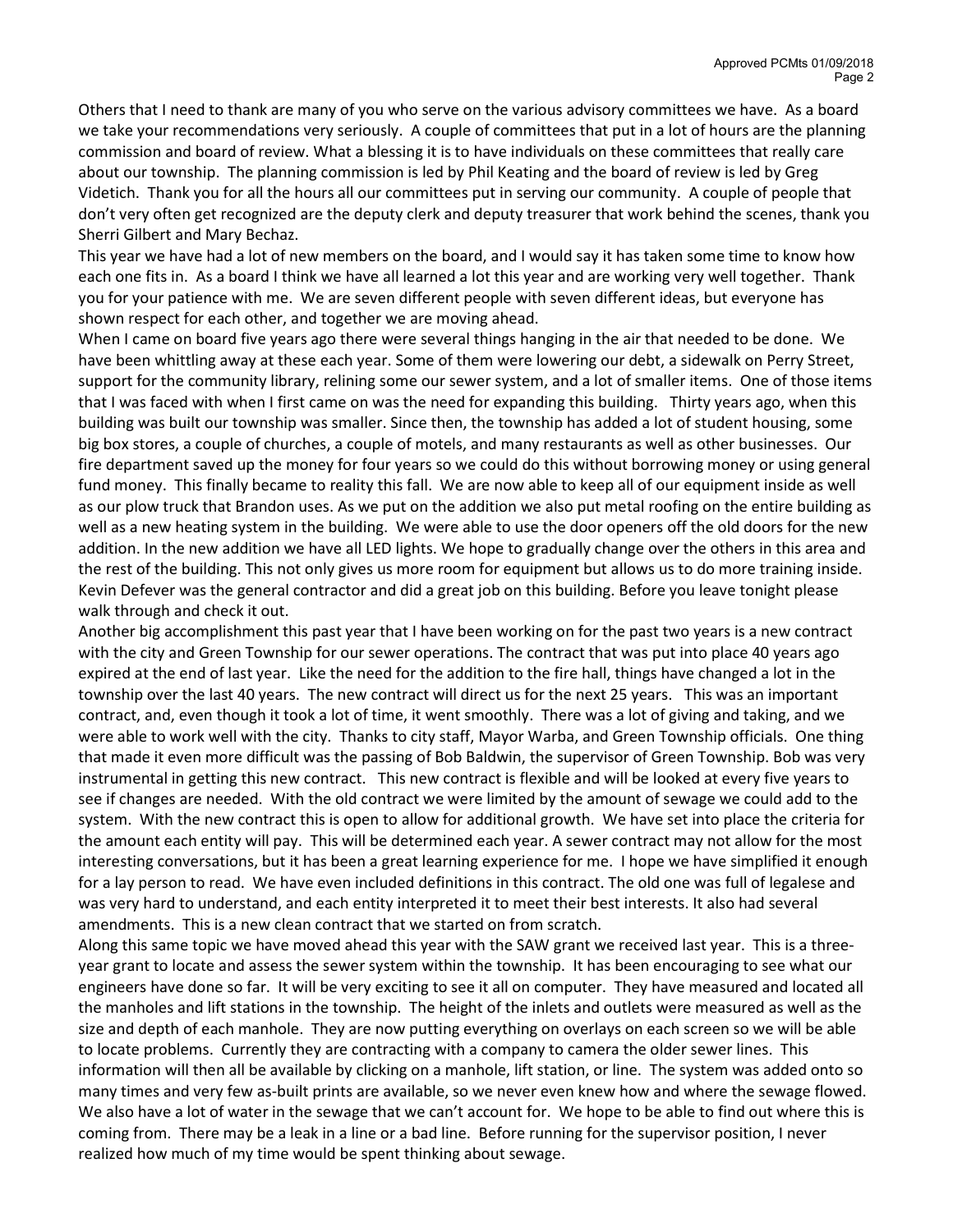One other item that I have wanted for five years was to computerize the burial sites in the cemetery. This past year we have purchased the software, and many of us are working to get everything on the computer. Thanks to all the volunteers that helped on this. This winter as we have time Brandon, Rene, and I will be working on more of it. In the past we had volumes of books with owner's names and burial information---over 140 years of information all hand written.

This past year has been a busy year, and I hope we can accomplish as much next year. We currently have a task force set up to do fund raising for the old building that is at the entryway to Highland View Cemetery. Over the past year this task force has looked at many options of what could be done with this building. With wonderful input from a university design class, the task force and board has come up with a plan. We will be keeping the façade and replacing the rest of the building on the same footprint. This building will then be used as a small chapel or just an area for reflection. At some point we hope to add some columbaria to the walls. This building is almost 100 years old and has been and will be the focal point when entering the cemetery. The cemetery is owned by the township, but it is a community cemetery. The task force includes people from the city, township and community. They are starting to put a plan together for fund raising to get this on task. I would like to thank the board for getting behind project. At last week's meeting the board set up a restricted fund so that money in this fund could only be used for improvements to cemetery buildings. The board also showed a strong support for this building by placing \$10,000 into this account. This will be a wonderful improvement to the cemetery. I would like to encourage each of you to do what you can not only as a board but individually. Carolyn and I have talked this over and we are ready to commit \$2000 personally to this project. This task force is being led by the city mayor, Tom Hogenson, and they will be having a meeting January 23 at 5:00 pm at the Big Rapids library, if anyone would like to help on this committee I am sure they could use you.

This past year the planning commission put together a capital improvement plan that we have been try to get for several years. This is a great plan and something we will be improving on every year. One item in that plan for this year is to remodel the restrooms at Highbanks Park and turn them into ADA accessible restrooms.

Three years ago, we went before the people and requested a road millage of 1.5 mills to be used for roads. At that time about \$100,000 were being put into roads each year, and that board promised to continue putting money from the general fund into roads. Over the last four years over a million dollars has been invested by the township in its roads. This year the board has put some reserve money into the budget for roads also. With the millage and additional money, we should be able to put another half million into roads this year. Our roads committee has been very careful to recommend projects that will benefit the township the most by trying to take care of the roads that are in decent shape so they will not have to be completely redone and then be redoing some along the way. This year the committee requested estimates from the county. More estimates were received than we can handle this year, but, the committee will review this and then make recommendations to the board. We have gained a lot but still have a long way to go. I will be recommending to the board that we place on the August ballot a renewal of the road millage. The County Road Commission helps by taking care of the primary roads in the township as well as helping a little with their labor on roads we redo. They also have money available to work on 15 Mile by the high school for 2019. We were hoping that it would be this year. We do have a lot of paved roads in the township. 73% of our roads are paved, and it would be nice to have some more, but first we need to take care of what we have. Roads are vital to any growth in a community. Another thing that is very important to every community is high speed internet access, and Jerry is work on that. I would encourage the board to get behind this and make sure everyone has access. In this day and age, it is hard to even do school work without internet service.

One other item that has been on my bucket list for five years is to improve our working relations with the city. We have come a long way, but we need to keep working on this. It has been a privilege to work with Mark Gifford. We both have the same goal in mind to improve relationships. Mayor Warba has also been excellent to work with, and now we are looking forward to a great relationship with Mayor Hogenson. Tom and the commission have always been great. I have tried to attend at least one meeting a month to show our support. Coming up in two years is the 2020 census. This is very important and something we have already started working on. Brent is taking the lead on this and has already been working on some boundaries for the commission. It is very important that we count everyone that lives in our township. This helps with the money we receive from the state as well as other revenue opportunities. We have a very hard community to count because we have so much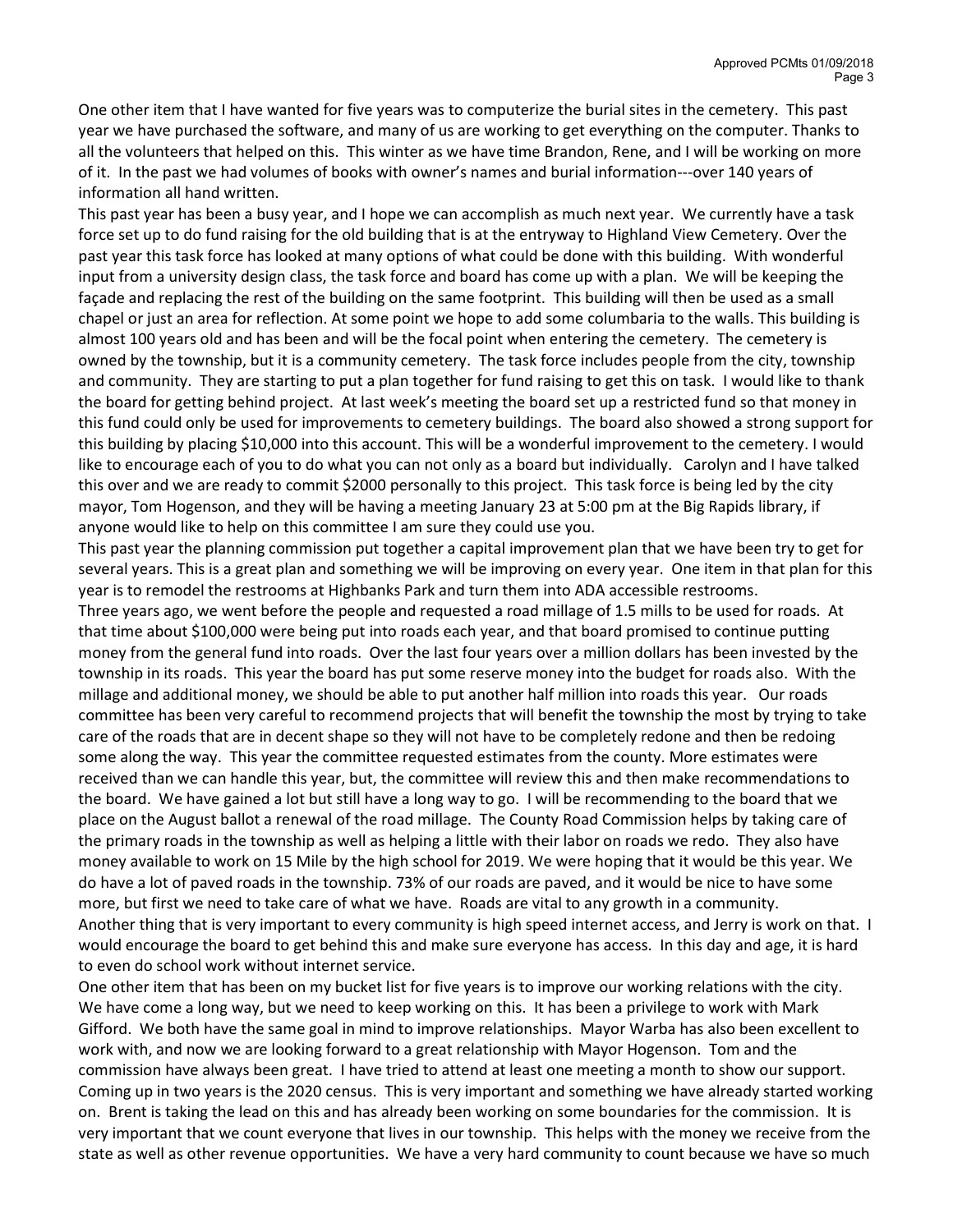student housing that is empty in the summer. An accurate count is up to us. No one else will take care of us. It always bothers me when we have more registered voters than we do residents. We will need all your help over the next two years to make sure this is accurate.

This past year we had several businesses open that increased our tax base as well as more need for services. Restaurants and hotels use a lot of water and produce a lot of sewage. This year the Hampton Inn opened, Culver's opened, and we added 33 duplex student housing units at Campus Creek. All this with extra traffic also increased our fire/rescue calls by almost 30% over last year. In the next couple of years, we will have more student housing, 13 more for sure at Campus Creek this year, and other businesses as well as another hotel. We received the land division request for the hotel this week. Our building/zoning department has had a couple of good years with no sign of any slowdown. The township tax base continues to increase even though a lot of property is capped very low, but this is starting to change as the economy improves and more land sells. Ten years ago, we had a taxable value of 135 million, this year we are over 144 million, all this when most property assessments are down between 12 and 18 % from the high years of 2005-2007.

 One other area that I would like to encourage the board as well as the planning commission to look at is the Industrial Park and what we can do with it. What can be done to get more water customers?

Personally, I have had a good year health wise. I have been cancer free for a whole year. Other than the minor health problems that old age brings, the golden years, I have been doing well. Many of you know that I try to get into the office around 7:00 a.m., I am here kind of like the firemen that study here. I like to have time in the morning to check my e-mail, read the newspaper and read my Bible. By being here I am able to answer the phone or talk to people that come in and I am ready to start working by 8:00. This morning as I was reading in Matthew it talked about always looking at yourself before judging others and I think for me that has been so important in this position.

Financially the township is in very good shape thanks to each of the board members. The 2018 net budget is a little over 2.1 million, with a total operating reserve of over nine months.

I would like to thank you fire department for allowing us to use this building again. I know this is one of your scheduled training nights.

The State of the Township is very good.

At this time, Mr. Stanek invited Mr. Keating to host the visioning time.

#### IV. VISIONING TIME:

Mr. Keating started off by thanking Mr. Stanek for the State of the Township address. Mr. Keating asked for input from the audience about any items they would like the township to consider for the future. Mr. Keating started off by suggesting that the township should seriously look at providing sewer and water service to the west side of the freeway at Perry Street. Brandon Maneke suggested that as student housing continues to increase south of campus along the Northland Drive corridor, that the need for a sidewalk to provide safety to pedestrians is very important.

Rosemary Jennings brought up the rehabilitation/reconstruction of the building at the entrance to Highland View Cemetery. Carman Bean believes that a traffic study on Northland Drive and the intersections of Gilbert Drive and 14 Mile Road should be requested from MDOT. Jerry Everett asked about a traffic signal for the fire Department. Tony Geib stated that the Township Board should continue to pursue internet access for residents. Mr. Keating added that as the Township continues to grow, there wil be many challenges that will need to be addressed. We need to be ready to act, as commercial growth is already taking place at a rapid pace. He also said that the township needs to be ready for additional housing expansion and possible options that will face us in the next ten years. Mr. Keating closed the visioning time at 7:40 p.m. Mr. Stanek Adjourned the Board of Trustees meeting, and the Planning Commission went on recess.